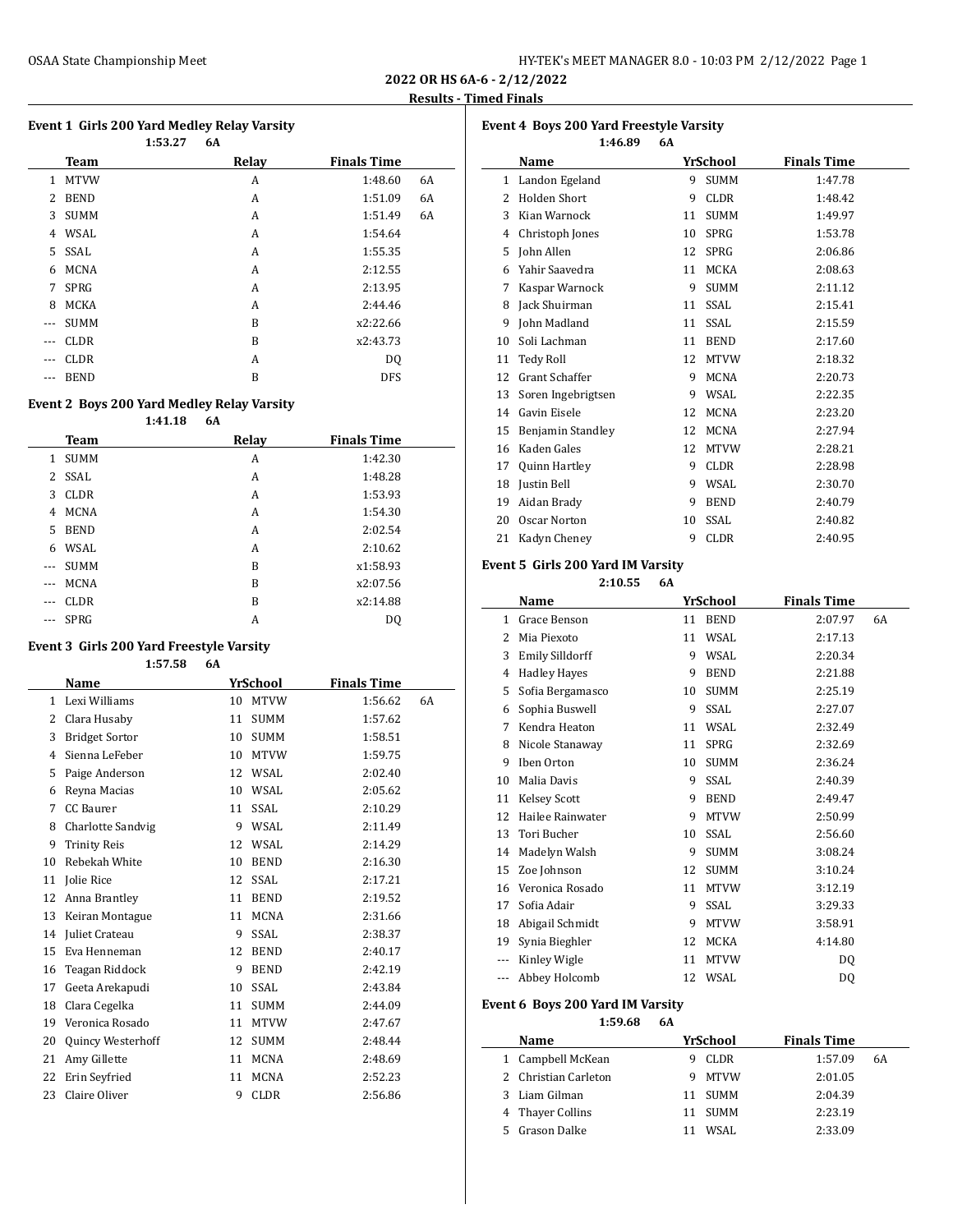| (Event 6 Boys 200 Yard IM Varsity) |                    |    |             |                    |  |  |  |  |  |  |
|------------------------------------|--------------------|----|-------------|--------------------|--|--|--|--|--|--|
|                                    | Name               |    | YrSchool    | <b>Finals Time</b> |  |  |  |  |  |  |
| 6                                  | Andres Bahns       | 10 | <b>BEND</b> | 2:34.33            |  |  |  |  |  |  |
| 7                                  | Brian McCarthy     | 11 | <b>SUMM</b> | 2:35.23            |  |  |  |  |  |  |
| 8                                  | Soren Ingebrigtsen | 9  | WSAL        | 2:40.27            |  |  |  |  |  |  |
| 9                                  | Alonso Soto-Guzman | 10 | WSAL        | 2:46.81            |  |  |  |  |  |  |
| 10                                 | Edoardo Gavardi    |    | 12 SSAL     | 2:47.97            |  |  |  |  |  |  |
| 11                                 | Grayson Stewart    | 10 | SSAL.       | 2:51.11            |  |  |  |  |  |  |
| 12                                 | Ben Jackson        | 9  | CLDR.       | 2:56.63            |  |  |  |  |  |  |
| 13                                 | Tristan Adsit      | 10 | SSAL.       | 2:57.72            |  |  |  |  |  |  |
| ---                                | Brayden Kaehler    | 9  | <b>MCNA</b> | D <sub>0</sub>     |  |  |  |  |  |  |
| ---                                | Teague Myers       | 9  | CLDR.       | D <sub>0</sub>     |  |  |  |  |  |  |
|                                    | Maxwell Fields     | 12 | SSAL        | DO.                |  |  |  |  |  |  |
|                                    |                    |    |             |                    |  |  |  |  |  |  |

# **Event 7 Girls 50 Yard Freestyle Varsity**

|    | 24.94                     | 6A |    |             |                    |    |
|----|---------------------------|----|----|-------------|--------------------|----|
|    | Name                      |    |    | YrSchool    | <b>Finals Time</b> |    |
| 1  | Kamryn Meskill            |    | 9  | <b>CLDR</b> | 24.12              | 6A |
| 2  | Lexi Williams             |    | 10 | <b>MTVW</b> | 24.27              | 6A |
| 3  | Elli Williams             |    | 12 | <b>MTVW</b> | 24.55              | 6A |
| 4  | Jacquelyn Horning         |    | 11 | <b>BEND</b> | 25.41              |    |
| 5  | Paris Boyd                |    | 12 | <b>MCNA</b> | 26.12              |    |
| 6  | CC Baurer                 |    | 11 | <b>SSAL</b> | 26.32              |    |
| 7  | Natalie Peterson-Hunt     |    | 12 | <b>WSAL</b> | 26.86              |    |
| 8  | <b>Adelyn Malone</b>      |    | 11 | <b>SUMM</b> | 26.94              |    |
| 9  | Olivia Powell             |    | 9  | WSAL        | 27.01              |    |
| 10 | <b>Sydney Haines</b>      |    | 12 | <b>MCKA</b> | 27.24              |    |
| 11 | Daniella Dispenza         |    | 10 | <b>SUMM</b> | 27.36              |    |
| 12 | Elfida Laroya             |    | 9  | <b>WSAL</b> | 27.79              |    |
| 13 | <b>Taylor Webb</b>        |    | 12 | <b>MTVW</b> | 28.01              |    |
| 14 | Anna Whitney              |    | 9  | SSAL        | 28.75              |    |
| 15 | Ana Henneman              |    | 12 | <b>BEND</b> | 29.16              |    |
| 16 | Kianna Staley             |    | 12 | <b>MCNA</b> | 29.41              |    |
| 17 | Rose Langen Swartzendrube |    | 10 | <b>SSAL</b> | 29.60              |    |
| 18 | <b>Brooke Colachico</b>   |    | 12 | WSAL        | 30.09              |    |
| 19 | Kyla Lauderdale           |    | 10 | <b>CLDR</b> | 30.64              |    |
| 20 | Quincy Westerhoff         |    | 12 | <b>SUMM</b> | 31.34              |    |
| 21 | Audrey Caulder            |    | 10 | <b>SPRG</b> | 31.37              |    |
| 22 | Leah Craven               |    | 9  | <b>BEND</b> | 31.47              |    |
| 23 | Brianna Barker            |    | 9  | <b>MCNA</b> | 31.77              |    |
| 24 | Amelia Miller             |    | 9  | <b>MCNA</b> | 31.93              |    |
| 25 | Sage Cramp                |    | 9  | <b>CLDR</b> | 32.61              |    |
| 26 | Isabel Zamora             |    | 10 | <b>MCKA</b> | 33.81              |    |
| 27 | <b>Adler Bartlett</b>     |    | 10 | <b>CLDR</b> | 34.61              |    |

## **Event 8 Boys 50 Yard Freestyle Varsity**

|    | 21.93                 | 6A |             |                    |    |
|----|-----------------------|----|-------------|--------------------|----|
|    | Name                  |    | YrSchool    | <b>Finals Time</b> |    |
| 1  | Diggory Dillingham    | 11 | <b>MTVW</b> | 21.18              | 6A |
| 2  | Nicholas Manalang     | 11 | <b>SUMM</b> | 22.78              |    |
| 3  | Matthew Graham        | 11 | SPRG        | 22.93              |    |
| 4  | Jaden Sohl            | 11 | SSAL        | 23.81              |    |
| 5  | Will LaDuca           |    | 12 SSAL     | 24.05              |    |
| 6  | <b>Travis Derting</b> |    | 12 SSAL     | 24.19              |    |
| 7  | Mika Oprea            | 10 | WSAL        | 24.26              |    |
| 8  | Tobin Jansen          | 11 | <b>BEND</b> | 24.32              |    |
| 9  | Jacob Townsend        | 12 | <b>MTVW</b> | 24.46              |    |
| 10 | Caleb Skipper         | 10 | <b>MCNA</b> | 24.81              |    |

| іси гіпаіз |                      |    |             |            |  |
|------------|----------------------|----|-------------|------------|--|
| 11         | Tyshin Nguyen        | 12 | MCNA        | 25.03      |  |
| 12         | Ryan Morrow          | 12 | SSAL        | 25.11      |  |
| 13         | Joshua Bare          | 12 | <b>SPRG</b> | 25.47      |  |
| 14         | Yahir Saavedra       | 11 | MCKA        | 25.82      |  |
| 15         | Zachary Harington    | 11 | <b>MCNA</b> | 26.06      |  |
| 16         | Jackson Mandrey      | 11 | <b>BEND</b> | 26.38      |  |
| 17         | Jack Coleman         | 12 | <b>SUMM</b> | 26.98      |  |
| 18         | Gavin Willard        | 10 | <b>SUMM</b> | 27.31      |  |
| 19         | Sudip Poudyal        | 11 | SPRG        | 27.44      |  |
| 20         | Rohan Bluemle        | 9  | <b>CLDR</b> | 28.55      |  |
| 21         | CJ Shuldberg         | 10 | WSAL        | 29.70      |  |
| 22         | James Helfin         | 10 | WSAL        | 30.29      |  |
| $*23$      | Aidan Brady          | 9  | <b>BEND</b> | 30.31      |  |
| *23        | <b>Brody Poirier</b> | 10 | <b>SPRG</b> | 30.31      |  |
| 25         | Aaron Petrone        | 9  | WSAL        | 30.58      |  |
| 26         | Coby Timarong        | 12 | <b>MCKA</b> | 30.68      |  |
| 27         | Max Van Ess          | 10 | <b>SUMM</b> | 32.38      |  |
| 28         | Jonathan Ramirez     | 10 | MCKA        | 32.45      |  |
| 29         | Jasper Clarke        | 9  | <b>CLDR</b> | 32.65      |  |
| 30         | Raiden Agboh         | 9  | <b>CLDR</b> | 33.71      |  |
| 31         | Quinn Prudhomme      | 10 | <b>BEND</b> | 36.32      |  |
| ---        | Zachary Kilby        | 11 | <b>MCNA</b> | <b>DFS</b> |  |
|            |                      |    |             |            |  |

#### **Event 9 Girls 100 Yard Butterfly Varsity 1:00.04 6A**

|  |  |  | 1:00.04 |  |
|--|--|--|---------|--|
|  |  |  |         |  |

|    | Name                  |    | <b>YrSchool</b> | <b>Finals Time</b> |    |
|----|-----------------------|----|-----------------|--------------------|----|
| 1  | Melia Costa           | 12 | <b>BEND</b>     | 59.64              | 6A |
| 2  | Sara Bergamasco       | 12 | <b>SUMM</b>     | 1:00.77            |    |
| 3  | Madelyn Spier         |    | 12 SSAL         | 1:01.43            |    |
| 4  | Sophia Buswell        | 9  | SSAL            | 1:02.05            |    |
| 5  | Caitlin Waldner       | 11 | WSAL            | 1:03.64            |    |
| 6  | Paris Boyd            | 12 | <b>MCNA</b>     | 1:04.51            |    |
| 7  | Nicole Stanaway       | 11 | <b>SPRG</b>     | 1:07.10            |    |
| 8  | Malia Davis           | 9  | SSAL            | 1:09.41            |    |
| 9  | Anna Brantley         | 11 | <b>BEND</b>     | 1:09.88            |    |
| 10 | Natalie Peterson-Hunt | 12 | WSAL            | 1:10.47            |    |
| 11 | Hailey Heflin         | 12 | WSAL            | 1:12.02            |    |
| 12 | Hailee Rainwater      | 9  | <b>MTVW</b>     | 1:19.28            |    |
| 13 | Molly Eisele          | 10 | <b>MCNA</b>     | 1:24.26            |    |
| 14 | Abbey Holcomb         | 12 | WSAL            | 1:24.66            |    |
| 15 | Eva Henneman          | 12 | <b>BEND</b>     | 1:26.36            |    |

## **Event 10 Boys 100 Yard Butterfly Varsity**

| 53.08 | 6A |
|-------|----|
|       |    |

|     | YrSchool<br>Name  |    |             | <b>Finals Time</b> |
|-----|-------------------|----|-------------|--------------------|
| 1   | Nicholas Manalang | 11 | <b>SUMM</b> | 54.09              |
| 2   | Hunter McGrane    | 10 | <b>SUMM</b> | 55.11              |
| 3   | Kian Warnock      | 11 | <b>SUMM</b> | 55.40              |
| 4   | Matthew Graham    | 11 | SPRG        | 58.30              |
| 5.  | Kaden Oprea       |    | 11 WSAL     | 1:00.18            |
| 6   | Maxwell Fields    |    | 12 SSAL     | 1:02.04            |
| 7   | Zander Rhoades    | 12 | MCNA        | 1:02.21            |
| 8   | Tobin Jansen      | 11 | <b>BEND</b> | 1:03.98            |
| 9   | Soli Lachman      | 11 | <b>BEND</b> | 1:04.39            |
| 10  | Grason Dalke      | 11 | WSAL        | 1:05.53            |
| 11  | Maveric Moore     | 12 | SSAL        | 1:08.94            |
| 12. | Ulises Cordova    | 11 | WSAL        | 1:11.57            |
| 13  | Teague Myers      | 9  | CLDR        | 1:12.00            |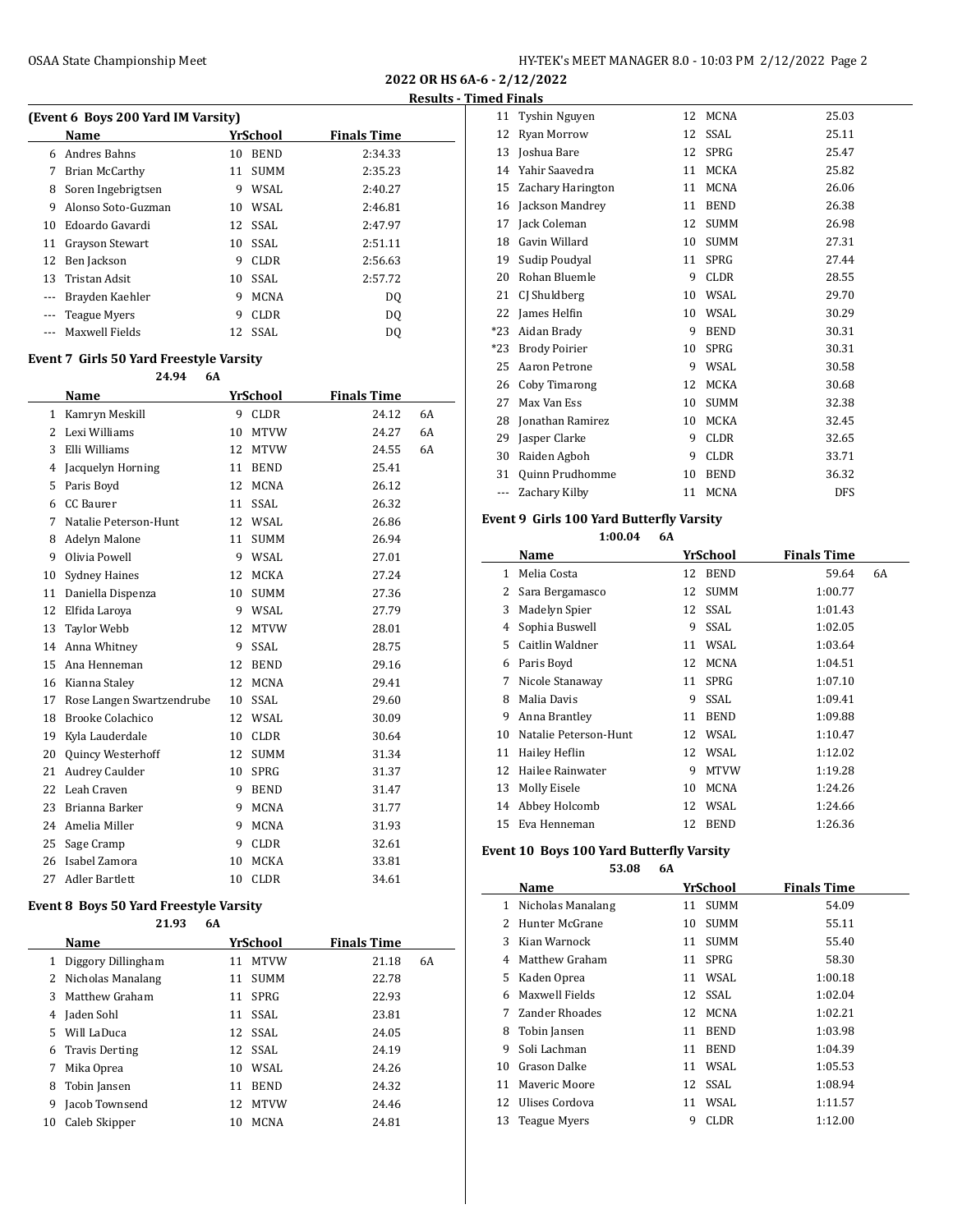| YrSchool<br><b>Finals Time</b><br><b>Name</b> |                    |    |         |         |
|-----------------------------------------------|--------------------|----|---------|---------|
|                                               |                    |    |         |         |
|                                               | 14 Brian McCarthy  | 11 | SUMM    | 1:12.95 |
|                                               | 15 Matthew Defrang | 9  | CLDR    | 1:17.20 |
|                                               | 16 CJ Shuldberg    | 10 | WSAL    | 1:23.69 |
|                                               | --- Travis Derting |    | 12 SSAL | DO.     |

#### **Event 11 Girls 100 Yard Freestyle Varsity 54.11 6A**

|                | J4.LL<br>UА               |    |             |                    |    |
|----------------|---------------------------|----|-------------|--------------------|----|
|                | Name                      |    | YrSchool    | <b>Finals Time</b> |    |
| $\mathbf{1}$   | Kamryn Meskill            | 9  | <b>CLDR</b> | 52.92              | 6A |
| $\overline{c}$ | Elli Williams             | 12 | <b>MTVW</b> | 53.91              | 6A |
| 3              | <b>Bridget Sortor</b>     | 10 | <b>SUMM</b> | 54.33              |    |
| 4              | Avery Goldblatt           | 11 | <b>SUMM</b> | 55.63              |    |
| 5              | Reyna Macias              | 10 | WSAL        | 57.04              |    |
| 6              | Jacquelyn Horning         | 11 | <b>BEND</b> | 58.21              |    |
| 7              | Adelyn Malone             | 11 | <b>SUMM</b> | 59.50              |    |
| 8              | <b>Trinity Reis</b>       | 12 | WSAL        | 1:00.12            |    |
| *9             | Hailey Heflin             | 12 | <b>WSAL</b> | 1:00.23            |    |
| *q             | Olivia Powell             | 9  | WSAL        | 1:00.23            |    |
| 11             | Bayla Orton               | 11 | <b>SUMM</b> | 1:01.70            |    |
| 12             | Lucy Becker               | 10 | <b>SSAL</b> | 1:03.34            |    |
| 13             | <b>Taylor Webb</b>        | 12 | <b>MTVW</b> | 1:04.15            |    |
| 14             | Ana Henneman              | 12 | <b>BEND</b> | 1:05.00            |    |
| 15             | Avery McBride             | 10 | <b>CLDR</b> | 1:05.83            |    |
| 16             | Rose Langen Swartzendrube | 10 | <b>SSAL</b> | 1:07.36            |    |
| 17             | Paige Schmelling          | 12 | <b>SPRG</b> | 1:08.54            |    |
| 18             | Malia Barnes              | 10 | <b>BEND</b> | 1:10.19            |    |
| 19             | Amelia Miller             | 9  | <b>MCNA</b> | 1:10.59            |    |
| 20             | Audrey Caulder            | 10 | <b>SPRG</b> | 1:11.09            |    |
| 21             | Abigail McClain           | 10 | SSAL        | 1:11.95            |    |
| 22             | Brianna Barker            | 9  | <b>MCNA</b> | 1:12.27            |    |
| 23             | McKenzie Wiles            | 9  | <b>MCNA</b> | 1:14.35            |    |
| 24             | Perla Alvarenga           | 11 | <b>MCKA</b> | 1:16.40            |    |
| 25             | <b>Adler Bartlett</b>     | 10 | <b>CLDR</b> | 1:20.62            |    |
| 26             | Elle Cota                 | 9  | <b>BEND</b> | 1:22.59            |    |
| 27             | Abby Nickerson            | 9  | <b>CLDR</b> | 1:25.54            |    |

### **Event 12 Boys 100 Yard Freestyle Varsity**

| 48.18 | 6A |
|-------|----|

|    | Name                 |    | YrSchool    | <b>Finals Time</b> |
|----|----------------------|----|-------------|--------------------|
| 1  | Diggory Dillingham   | 11 | <b>MTVW</b> | 49.16              |
| 2  | Hunter McGrane       | 10 | <b>SUMM</b> | 50.64              |
| 3  | Elijah Buswell       | 11 | <b>SSAL</b> | 51.47              |
| 4  | Christoph Jones      | 10 | <b>SPRG</b> | 52.79              |
| 5  | Will LaDuca          | 12 | <b>SSAL</b> | 52.84              |
| 6  | Joshua Barraza       | 11 | SSAL        | 53.07              |
| 7  | Jaden Sohl           | 11 | SSAL        | 55.25              |
| 8  | Calvin Schwarz       | 12 | <b>MTVW</b> | 55.81              |
| 9  | Heath Craft          | 11 | <b>SUMM</b> | 56.65              |
| 10 | Kaden Oprea          | 11 | WSAL        | 56.82              |
| 11 | Brayden Kaehler      | 9  | <b>MCNA</b> | 57.43              |
| 12 | Jacob Townsend       | 12 | <b>MTVW</b> | 57.54              |
| 13 | Alexander Stiles     | 12 | <b>MTVW</b> | 58.78              |
| 14 | Benjamin Standley    | 12 | <b>MCNA</b> | 59.73              |
| 15 | Sudip Poudyal        | 11 | <b>SPRG</b> | 1:01.14            |
| 16 | <b>Brandon Burke</b> | 9  | <b>BEND</b> | 1:01.35            |
| 17 | Laken Hollingsworth  | 10 | <b>CLDR</b> | 1:01.49            |
|    |                      |    |             |                    |

| 18 | Ike Francis            | 11 | SPRG        | 1:02.37 |
|----|------------------------|----|-------------|---------|
| 19 | Eric Verheyden         | 11 | <b>SUMM</b> | 1:02.39 |
| 20 | Gavin Willard          | 10 | <b>SUMM</b> | 1:03.03 |
| 21 | <b>Quinn Hartley</b>   | 9  | <b>CLDR</b> | 1:03.09 |
| 22 | Sam Stewart            | 10 | SPRG        | 1:03.53 |
| 23 | Eli Stalev             | 10 | <b>MCNA</b> | 1:03.72 |
| 24 | Hayden Wampler         | 12 | <b>MCNA</b> | 1:04.73 |
| 25 | Jackson Mandrey        | 11 | <b>BEND</b> | 1:05.74 |
| 26 | Rohan Bluemle          | 9  | CLDR        | 1:08.28 |
| 27 | Chase Oliver           | 10 | WSAL        | 1:09.20 |
| 28 | James Helfin           | 10 | WSAL        | 1:12.01 |
| 29 | Ben Jackson            | 9  | <b>CLDR</b> | 1:12.21 |
| 30 | Coby Timarong          | 12 | <b>MCKA</b> | 1:14.39 |
| 31 | Jonathan Ramirez       | 10 | <b>MCKA</b> | 1:19.48 |
| 32 | <b>Quinn Prudhomme</b> | 10 | <b>BEND</b> | 1:21.82 |

### **Event 13 Girls 500 Yard Freestyle Varsity**

**5:17.07 6A**

|    | Name                   |    | YrSchool    | <b>Finals Time</b> |    |
|----|------------------------|----|-------------|--------------------|----|
| 1  | Ginger Kiefer          | 11 | <b>SUMM</b> | 5:07.65            | 6A |
| 2  | Clara Husaby           | 11 | <b>SUMM</b> | 5:17.70            |    |
| 3  | Paige Anderson         | 12 | WSAL        | 5:32.07            |    |
| 4  | <b>Emily Silldorff</b> | 9  | WSAL        | 5:33.90            |    |
| 5  | Sara Bergamasco        | 12 | <b>SUMM</b> | 5:34.74            |    |
| 6  | Rebekah White          | 10 | <b>BEND</b> | 5:54.31            |    |
| 7  | Olivia Buswell         | 9  | SSAL        | 5:57.88            |    |
| 8  | Caroline Haworth       | 9  | WSAL        | 5:58.32            |    |
| 9  | Charlotte Sandvig      | 9  | WSAL        | 6:00.41            |    |
| 10 | Bayla Orton            | 11 | <b>SUMM</b> | 6:12.80            |    |
| 11 | Jordan Koloszar        | 11 | <b>SPRG</b> | 6:24.65            |    |
| 12 | Anna Whitney           | 9  | SSAL        | 6:55.94            |    |
| 13 | Geeta Arekapudi        | 10 | SSAL        | 7:17.45            |    |
| 14 | Penelope Howe          | 11 | <b>MTVW</b> | 7:27.52            |    |
| 15 | Amy Gillette           | 11 | <b>MCNA</b> | 7:33.58            |    |
| 16 | Claire Oliver          | 9  | CLDR        | 7:44.97            |    |
| 17 | <b>Madison Valbert</b> | 9  | CLDR        | 7:58.98            |    |
| 18 | Nancy Ramirez          | 12 | MCKA        | 8:17.97            |    |
| 19 | <b>Emmalee Cheeney</b> | 9  | <b>MTVW</b> | 8:26.40            |    |
| 20 | Abigail Schmidt        | 9  | <b>MTVW</b> | 8:32.14            |    |

## **Event 14 Boys 500 Yard Freestyle Varsity**

**4:51.98 6A**

|              | Name                 |    | <b>YrSchool</b> | <b>Finals Time</b> |
|--------------|----------------------|----|-----------------|--------------------|
| $\mathbf{1}$ | Landon Egeland       | 9  | <b>SUMM</b>     | 4:52.73            |
| 2            | Makalu Ostrom        | 11 | <b>BEND</b>     | 4:55.31            |
| 3            | Holden Short         | 9  | CLDR            | 5:01.94            |
| 4            | Jackson Brown        | 9  | <b>SPRG</b>     | 5:49.23            |
| 5            | Ryan Morrow          |    | 12 SSAL         | 5:50.35            |
| 6            | Aaron Huynh          |    | 11 SPRG         | 6:01.11            |
| 7            | Mayeric Moore        |    | 12 SSAL         | 6:05.92            |
| 8            | Jacob Lindsey        | 9  | SSAL            | 6:18.59            |
| 9            | Ulises Cordova       | 11 | WSAL            | 6:25.36            |
| 10           | Grant Schaffer       | 9  | <b>MCNA</b>     | 6:36.04            |
| 11           | Tedy Roll            | 12 | <b>MTVW</b>     | 6:36.67            |
| 12           | <b>Bradley Boyce</b> |    | 11 SSAL         | 6:49.52            |
| 13           | Kaden Gales          | 12 | <b>MTVW</b>     | 6:54.24            |
| 14           | Justin Bell          | 9  | WSAL            | 7:06.99            |
|              |                      |    |                 |                    |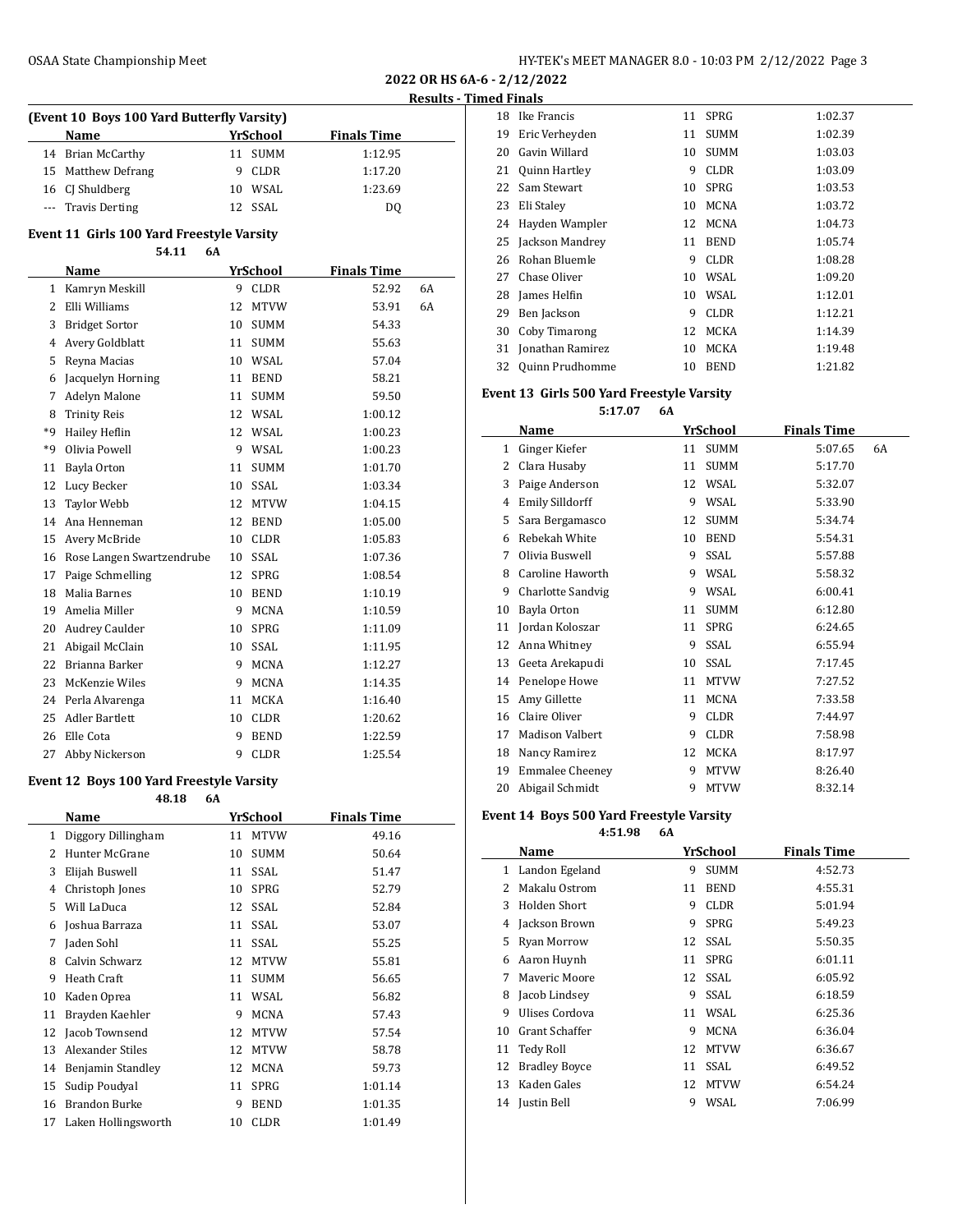$\overline{a}$ 

 $\overline{\phantom{a}}$ 

### **Event 15 Girls 200 Yard Freestyle Relay Varsity**

|     |             | 1:42.75 | 6A    |                    |    |
|-----|-------------|---------|-------|--------------------|----|
|     | <b>Team</b> |         | Relay | <b>Finals Time</b> |    |
| 1   | <b>BEND</b> |         | A     | 1:40.27            | 6A |
| 2   | <b>SUMM</b> |         | A     | 1:43.23            |    |
| 3   | SSAL        |         | A     | 1:43.78            |    |
| 4   | WSAL        |         | A     | 1:43.94            |    |
| 5   | <b>MCNA</b> |         | A     | 1:53.98            |    |
| 6   | <b>CLDR</b> |         | A     | 1:57.82            |    |
| 7   | <b>SPRG</b> |         | A     | 1:58.77            |    |
| 8   | <b>MTVW</b> |         | A     | 2:03.66            |    |
| 9   | <b>MCKA</b> |         | A     | 2:10.11            |    |
| --- | <b>SUMM</b> |         | B     | x1:58.83           |    |
| --- | <b>BEND</b> |         | B     | x2:01.54           |    |
| --- | <b>MCNA</b> |         | B     | x2:13.33           |    |
| --- | <b>CLDR</b> |         | B     | x2:34.26           |    |

### **Event 16 Boys 200 Yard Freestyle Relay Varsity**

|       | Team        | Relay | <b>Finals Time</b> |
|-------|-------------|-------|--------------------|
| 1     | <b>SUMM</b> | A     | 1:36.65            |
|       | 2 SPRG      | A     | 1:37.53            |
| 3     | <b>MCNA</b> | A     | 1:37.77            |
| 4     | SSAL        | A     | 1:38.73            |
|       | 5 WSAL      | A     | 1:43.49            |
| 6     | <b>BEND</b> | A     | 1:51.63            |
| 7     | <b>CLDR</b> | A     | 1:51.99            |
| $---$ | <b>SSAL</b> | B     | x1:47.79           |
| $---$ | <b>MCNA</b> | B     | x1:49.43           |
| $---$ | <b>SUMM</b> | B     | x1:55.22           |
|       | <b>CLDR</b> | B     | x2:07.61           |
|       |             |       |                    |

### **Event 17 Girls 100 Yard Backstroke Varsity**

**58.74 6A**

|    | Name                    |    | YrSchool    | <b>Finals Time</b> |
|----|-------------------------|----|-------------|--------------------|
| 1  | Ginger Kiefer           | 11 | <b>SUMM</b> | 58.84              |
| 2  | Sienna LeFeber          | 10 | <b>MTVW</b> | 1:00.87            |
| 3  | Ella Herron             | 10 | <b>BEND</b> | 1:04.72            |
| 4  | Caitlin Waldner         | 11 | WSAL        | 1:06.04            |
| 5  | Elfida Laroya           | 9  | <b>WSAL</b> | 1:07.69            |
| 6  | Jolie Rice              | 12 | <b>SSAL</b> | 1:08.02            |
| 7  | Olivia Buswell          | 9  | <b>SSAL</b> | 1:08.04            |
| 8  | Iben Orton              | 10 | <b>SUMM</b> | 1:09.66            |
| 9  | Ella Griswold           | 12 | <b>BEND</b> | 1:12.50            |
| 10 | Avery McBride           | 10 | <b>CLDR</b> | 1:14.30            |
| 11 | Ava Sanchez             | 12 | <b>BEND</b> | 1:16.52            |
| 12 | Paige Schmelling        | 12 | <b>SPRG</b> | 1:17.15            |
| 13 | Mia Madland             | 9  | <b>SSAL</b> | 1:17.70            |
| 14 | <b>Brooke Colachico</b> | 12 | <b>WSAL</b> | 1:18.05            |
| 15 | Kianna Staley           | 12 | <b>MCNA</b> | 1:19.20            |
| 16 | Kyra Norstrom           | 10 | <b>MCNA</b> | 1:20.78            |
| 17 | Zoe Johnson             | 12 | <b>SUMM</b> | 1:24.74            |
| 18 | Molly Eisele            | 10 | <b>MCNA</b> | 1:25.93            |
| 19 | Kyla Lauderdale         | 10 | <b>CLDR</b> | 1:26.72            |
| 20 | McKenzie Wiles          | 9  | <b>MCNA</b> | 1:27.11            |
| 21 | Ellery Ives             | 9  | <b>CLDR</b> | 1:32.60            |
| 22 | <b>Madison Valbert</b>  | 9  | <b>CLDR</b> | 1:37.78            |

| <b>Event 18 Boys 100 Yard Backstroke Varsity</b> |                        |    |             |                    |    |  |  |
|--------------------------------------------------|------------------------|----|-------------|--------------------|----|--|--|
| 55.16<br>6A                                      |                        |    |             |                    |    |  |  |
|                                                  | Name                   |    | YrSchool    | <b>Finals Time</b> |    |  |  |
| 1                                                | Campbell McKean        | 9  | <b>CLDR</b> | 52.76              | 6A |  |  |
| 2                                                | Makalu Ostrom          | 11 | <b>BEND</b> | 54.98              | 6A |  |  |
| 3                                                | Elijah Buswell         | 11 | SSAL        | 57.38              |    |  |  |
| 4                                                | Caleb Skipper          | 10 | <b>MCNA</b> | 1:01.55            |    |  |  |
| 5                                                | Alexander Stiles       | 12 | <b>MTVW</b> | 1:03.38            |    |  |  |
| 6                                                | Joshua Bare            | 12 | <b>SPRG</b> | 1:05.77            |    |  |  |
| 7                                                | Heath Craft            | 11 | <b>SUMM</b> | 1:06.65            |    |  |  |
| 8                                                | Kaspar Warnock         | 9  | <b>SUMM</b> | 1:06.90            |    |  |  |
| 9                                                | Jack Coleman           | 12 | <b>SUMM</b> | 1:07.20            |    |  |  |
| 10                                               | Jack Shuirman          | 11 | <b>SSAL</b> | 1:09.34            |    |  |  |
| 11                                               | Zachary Harington      | 11 | <b>MCNA</b> | 1:10.53            |    |  |  |
| 12                                               | Laken Hollingsworth    | 10 | <b>CLDR</b> | 1:11.72            |    |  |  |
| 13                                               | <b>Matthew Defrang</b> | 9  | <b>CLDR</b> | 1:12.16            |    |  |  |
| 14                                               | Ike Francis            | 11 | <b>SPRG</b> | 1:12.60            |    |  |  |
| 15                                               | Brandon Burke          | 9  | <b>BEND</b> | 1:14.33            |    |  |  |
| 16                                               | Gavin Eisele           | 12 | <b>MCNA</b> | 1:14.59            |    |  |  |
| 17                                               | Max Van Ess            | 10 | <b>SUMM</b> | 1:15.42            |    |  |  |
| 18                                               | Ethan Pederson         | 12 | <b>SSAL</b> | 1:16.29            |    |  |  |
| 19                                               | Chase Oliver           | 10 | WSAL        | 1:17.56            |    |  |  |
| 20                                               | John Madland           | 11 | SSAL        | 1:20.38            |    |  |  |
| 21                                               | Aaron Petrone          | 9  | WSAL        | 1:20.84            |    |  |  |

# **Event 19 Girls 100 Yard Breaststroke Varsity**

**1:07.25 6A**

|     | Name                | YrSchool |             | <b>Finals Time</b> |    |
|-----|---------------------|----------|-------------|--------------------|----|
| 1   | Kinley Wigle        | 11       | <b>MTVW</b> | 1:03.06            | 6A |
| 2   | Melia Costa         | 12       | <b>BEND</b> | 1:05.43            | 6A |
| 3   | Grace Benson        | 11       | <b>BEND</b> | 1:05.61            | 6A |
| 4   | Madelyn Spier       | 12       | <b>SSAL</b> | 1:07.78            |    |
| 5   | Mia Piexoto         | 11       | WSAL        | 1:09.21            |    |
| 6   | Daniella Dispenza   | 10       | <b>SUMM</b> | 1:11.55            |    |
| 7   | <b>Hadley Hayes</b> | 9        | <b>BEND</b> | 1:13.51            |    |
| 8   | Sofia Bergamasco    | 10       | <b>SUMM</b> | 1:16.46            |    |
| 9   | Kendra Heaton       | 11       | <b>WSAL</b> | 1:17.17            |    |
| 10  | Caroline Haworth    | 9        | WSAL        | 1:18.42            |    |
| 11  | Lucy Becker         | 10       | <b>SSAL</b> | 1:22.07            |    |
| 12  | Jordan Koloszar     | 11       | <b>SPRG</b> | 1:24.68            |    |
| 13  | Madelyn Walsh       | 9        | <b>SUMM</b> | 1:27.15            |    |
| 14  | <b>Tori Bucher</b>  | 10       | <b>SSAL</b> | 1:28.13            |    |
| 15  | Julia Wells         | 10       | <b>MCKA</b> | 1:29.08            |    |
| 16  | Clara Cegelka       | 11       | <b>SUMM</b> | 1:29.53            |    |
| 17  | Juliet Crateau      | 9        | <b>SSAL</b> | 1:30.39            |    |
| 18  | Penelope Howe       | 11       | <b>MTVW</b> | 1:31.59            |    |
| 19  | Keiran Montague     | 11       | <b>MCNA</b> | 1:31.66            |    |
| 20  | Sage Cramp          | 9        | <b>CLDR</b> | 1:33.64            |    |
| 21  | Erin Seyfried       | 11       | <b>MCNA</b> | 1:40.31            |    |
| 22  | Ellis Alipuria      | 10       | <b>CLDR</b> | 1:56.24            |    |
| 23  | Synia Bieghler      | 12       | MCKA        | 2:06.99            |    |
| 24  | Makena Beckner      | 9        | <b>CLDR</b> | 2:16.25            |    |
| --- | Malia Barnes        | 10       | <b>BEND</b> | DQ                 |    |
|     |                     |          |             |                    |    |

# **Event 20 Boys 100 Yard Breaststroke Varsity**

**1:00.94 6A**

| Name                 | YrSchool | <b>Finals Time</b> |
|----------------------|----------|--------------------|
| 1 Christian Carleton | 9 MTVW   | 58.81<br>6A        |